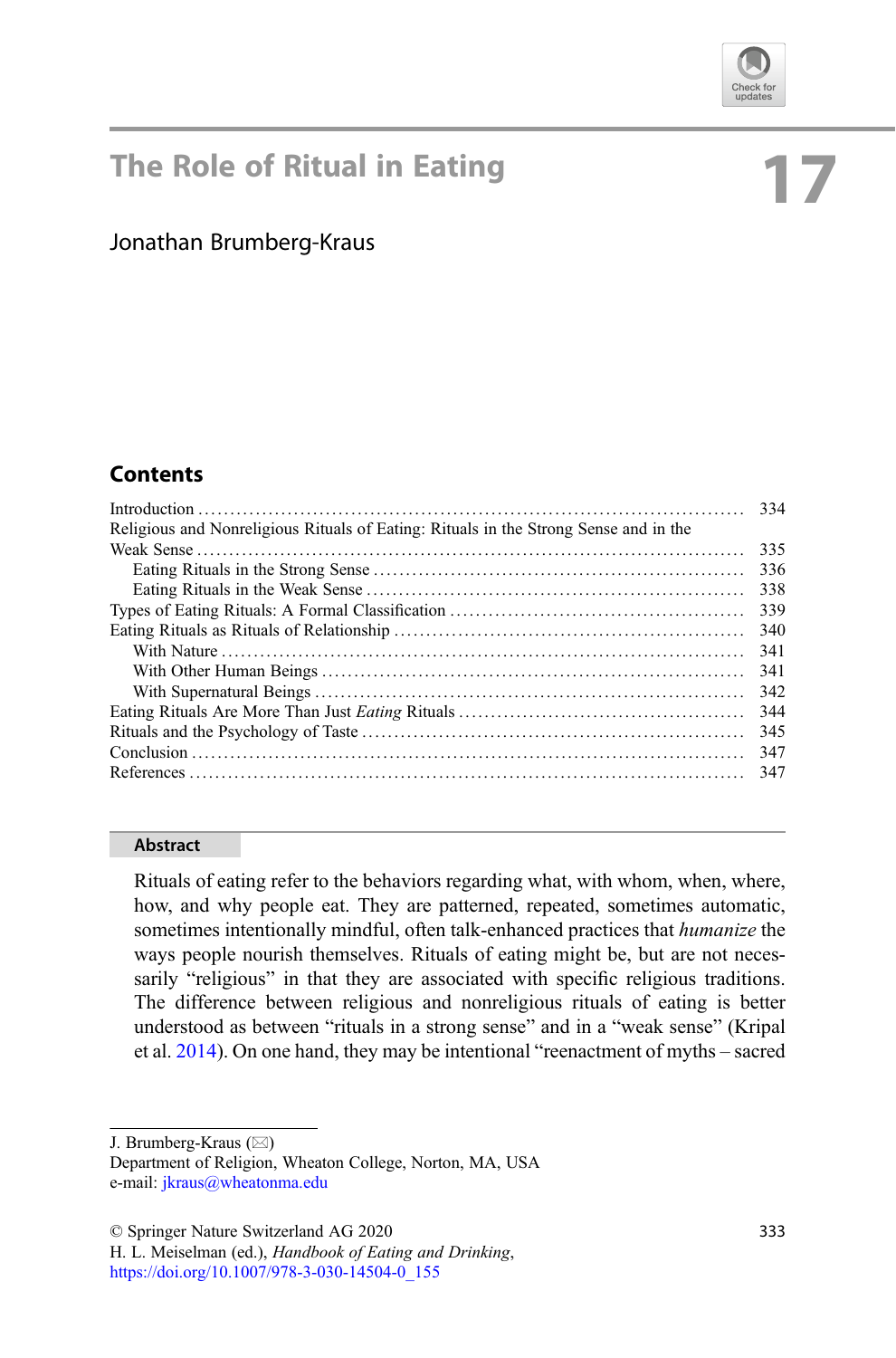stories – that make worlds come into being" or they may be something like the daily cycles of breakfast, lunch, and dinner with appropriate foods at appropriate times.

Eating rituals also can be classified more specifically according to their form and sequence, their function, the emotions they evoke, and their meaning. This chapter addresses the roles of ritual in eating in the following: (1) as types of behaviors (order of meals, seasonally cued practices, table etiquette, taboos, eating, and reading); (2) as rituals of different kinds of relationships (to nature, to other humans, and to the supernatural); (3) as components of meals besides eating (preparation, acquisition, and cooking of food); (4) in the emotional affect they encourage (rituals of disgust, elevation, and gratitude); and (5) as the different strategies and contents of meaning they create. The role of ritual in eating is to make it meaningful to people – affectively, cognitively, socially, culturally, and religiously.

### Introduction

Margaret Visser suggests in her book *The Rituals of Dinner* [\(1991\)](#page-15-1) that table manners originated to curb human instincts to use one's knives on their fellow diners rather than on their dinner. Table manners however are but a subset of the many different rituals people apply to what, with whom, when, where, how, and why they eat. All animals eat, but rituals, that is, patterned, repeated, sometimes automatic, sometimes intentionally mindful, often talk-enhanced behaviors are apparently what *humanize* the ways the human species nourishes itself. Jean Anthelme Brillat-Savarin (1825[/1986\)](#page-14-0), the early nineteenth-century father of modern Euro-American gastronomy and food writing, famously distinguished "the pleasures of the table...from the pleasure of eating, their necessary antecedent," as follows:

The pleasure of eating is the actual and direct sensation of satisfying a need.

- The pleasures of the table are a reflective sensation which is born from the various circumstances of place, time, things, and people who make up the surroundings of the meal.
- The pleasure of eating is one we share with animals; it depends solely on hunger and what is needed to satisfy it.
- The pleasures of the table are known only to the human race; they depend on careful preparations for the serving of the meal, on the choice of place, and the thoughtful assembling of the guests.
- The pleasure of eating demands appetite, if not actual hunger; the pleasures of the table are most often independent of either one or the other...
- During the first course, and at the beginning of the feast, everyone eats hungrily, without talking, without paying any attention to what may be going on about him, and no matter what his position or rank may be he ignores everything in order to devote himself to the great task at hand. But as these needs are satisfied, the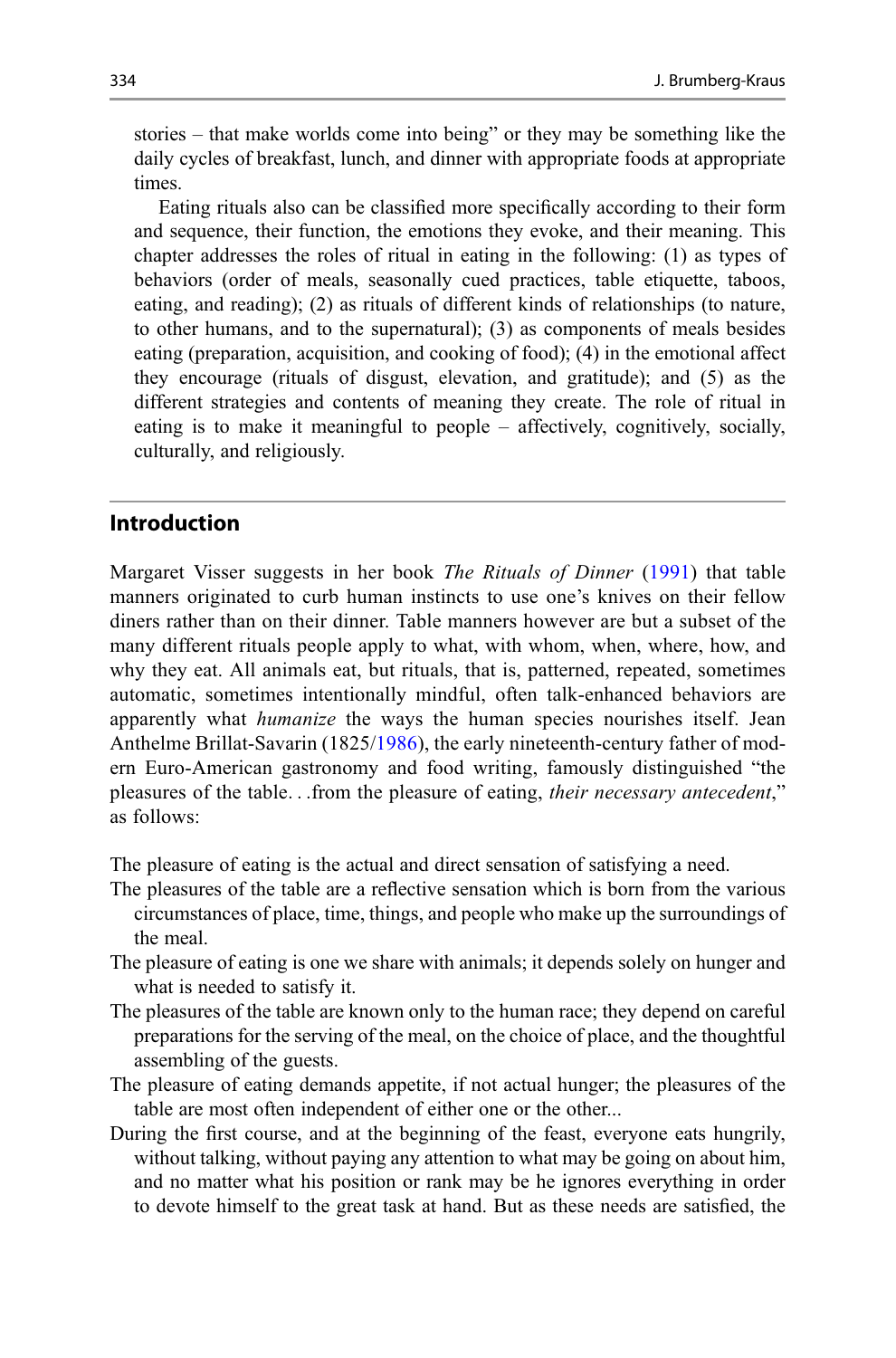intellect rouses itself, conversation begins, a new order of behavior asserts itself, and the man who was no more than an eater until then becomes a more or less pleasant companion, according to his natural ability. (p. 182)

What are "careful preparations for the serving of the meal, on the choice of place, and the thoughtful assembling of the guests...[and] conversation ...a new order of behavior" but rituals that not only shape the meal as a communal activity, but also enhances the *pleasure* of those eating at it?

Eating rituals, therefore, can be classified according to their form and sequence, their function, the emotions they evoke, and their meaning. To be more precise, one can categorize the roles of ritual in eating by as types of behaviors (order of meals, seasonally cued, table etiquette, taboos, eating, and reading); as rituals of different kinds of relationships (to nature, to other humans, and to the supernatural); as components of meals besides eating (preparation, acquisition, and cooking of food); by the emotional affect they encourage (rituals of disgust, elevation, and gratitude); and by the different strategies and contents of meaning they create.

### Religious and Nonreligious Rituals of Eating: Rituals in the Strong Sense and in the Weak Sense

The word ritual often leads many to assume it refers to religious activities and interactions with deities. On the contrary, implicit in any discussion of ritual, including food rituals, is (or should be) the distinction most assume between "religious rituals," like Christian Communion or the Jewish Passover Seder, and more ordinary ritual patterns of behavior, like breakfast in the morning, lunch midday, and dinner at night (which nowadays in modern industrialized societies are more honored in the breach than observed).

A more precise way to describe this sort of difference in rituals, which is especially applicable to the role of rituals in eating, is the distinction the critical scholars of the comparison of religions Jeffrey Kripal et al. ([2014\)](#page-15-0) draws between "ritual in the weak sense" and "ritual in the strong sense." The weak sense of ritual "encompasses virtually all of human social behavior, taken as a coded and scripted set of actions that serve particular social and psychological functions" (Kripal et al. [2014,](#page-15-0) p. 117). The strong sense of ritual "requires something else: an invocation of superhuman powers and a fundamental orientation toward an order of reality and an eventual state of salvation that transcends the social world and its material and pragmatic needs" (Kripal et al. [2014](#page-15-0), p. 117). This clearly corresponds to the differentiation between ordinary daily rituals and religious rituals made above but are preferable, because not all "religious" rituals, that is, rituals in the strong sense, can be associated with specific recognizable religious traditions. For rituals in this strong sense are "re-enactments of a myth," with a myth being "a sacred story that founds and grounds a particular world" (Kripal et al. [2014](#page-15-0), p. 116). Thus, this kind of a ritual is "is the reenactment of the myth that makes that world come into being." The North American Thanksgiving dinner is a good example of a nonreligious ritual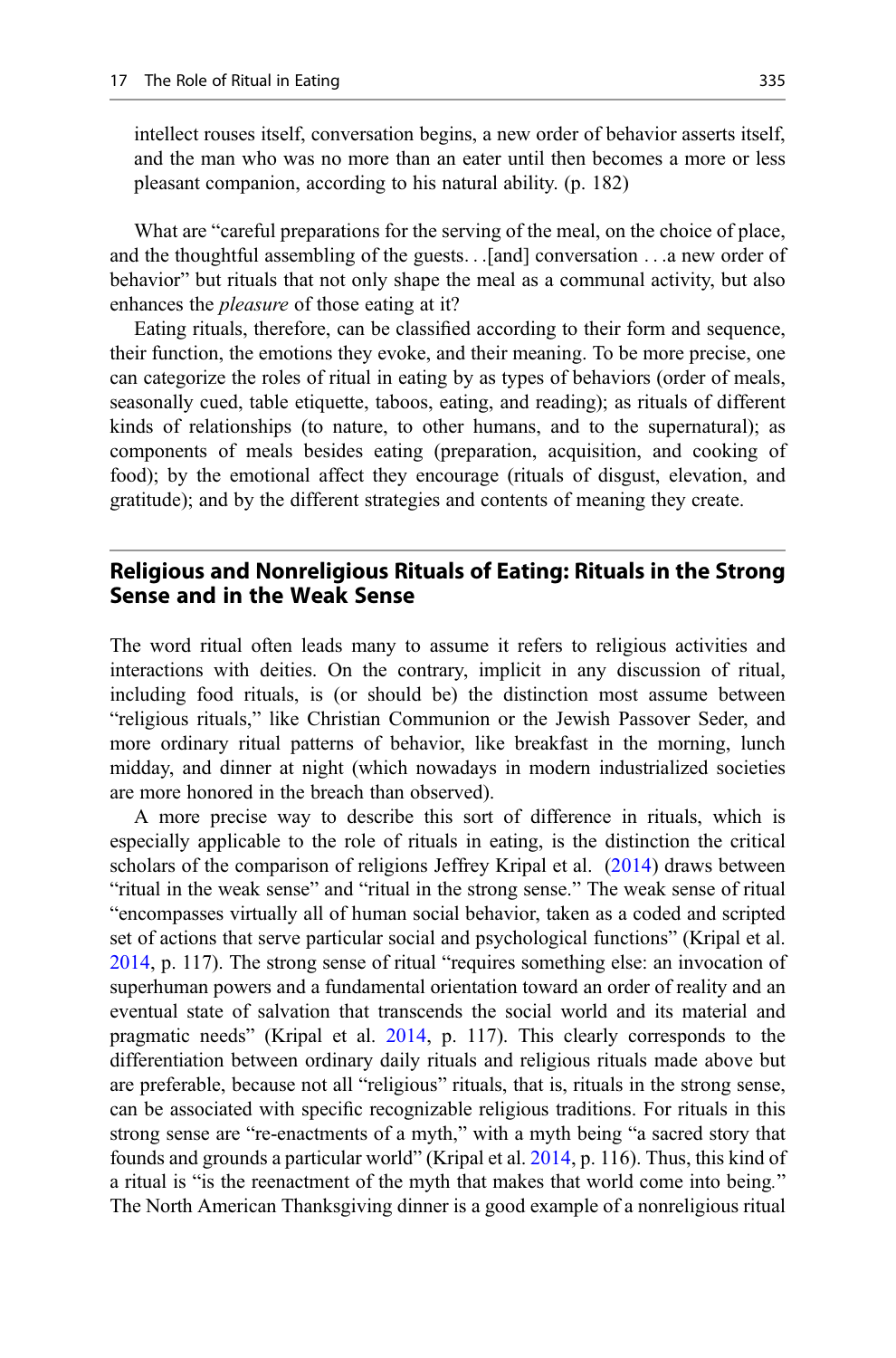that nevertheless reenacts a myth that makes the world come into being, in this case the world of the US nation. Though ostensibly associated with American Protestantism (a commemoration celebrating the Puritan pilgrims' meal with the native Americans who helped them survive their first winter in Massachusetts according to legend), both historically and in practice is far from that. Indeed, Gurinder Chadha's movie What's Cooking? (Taylor & Chadha [2000\)](#page-15-2) delightfully demonstrates how four contemporary quite ethnically different families in LA, African American, Jewish American, Mexican American, and Vietnamese American, each make try to make the "traditional" American Thanksgiving turkey dinner their own. In other words, it is precisely because of its symbolic significance as the myth of American origins that the ethnically diverse families in the movie appropriate the Thanksgiving turkey dinner to enact their American identity as participants in America's story.

#### Eating Rituals in the Strong Sense

What's Cooking?'s representation of multiethnic American Thanksgiving rituals and "religious" meal rituals have in common two features Kripal defines as characteristic of ritual in the strong sense. First, as already stated, they are rituals that reenact a myth, that is, "a sacred story that founds and grounds a particular world" in order to make "that world come into being." In other words, when modern Mexican Americans roast a turkey on Thanksgiving for a big family meal (even if they adapt it to their own flavor preference) or when Christians eat bread and drink wine in the ritual of communion or when Jews reenact the Biblical Exodus story at the Passover Seder meal, they are in effect "inscribing" themselves in the same stories and therefore in the same worlds imagined and mapped in those stories. Meals like this, ritualized in the strong sense, are thus important mechanisms for what modern sociologists call "the social construction of reality" (Berger [1990\)](#page-14-1). In these kinds of meal rituals in the strong sense, participants get to make their worlds and eat them, too, that is, make them so real they can taste them. A second feature religious and nonreligious meal rituals in the strong sense share is that they accomplish this "through scripted and repeated actions ("ritual"), usually performed in a culturally prescribed space and time and often by a religious specialist, who performs the myth through this ritual" (Kripal et al. [2014,](#page-15-0) p. 116). In other words, they take place at special prescribed times (e.g., religious and secular holidays or life cycle events) at special places (e.g., a church, a temple, a family dining room) and are conducted by "specialists" knowledgeable in the sacred lore (family matriarchs or patriarchs – keepers of the family recipes – or a priest, a rabbi, a religiously skilled layperson, etc.). These kinds of rituals do not happen at random places and times, nor are they conducted without some sort of expert exercising quality control. These specialist experts end up being boundary keepers, the ones who assure that the social groups the meal rituals are intended to form and the social worlds they are intended to enact maintain their integrity – so that they are perceived as authentic. But perhaps most importantly, it's these specialists who accentuate the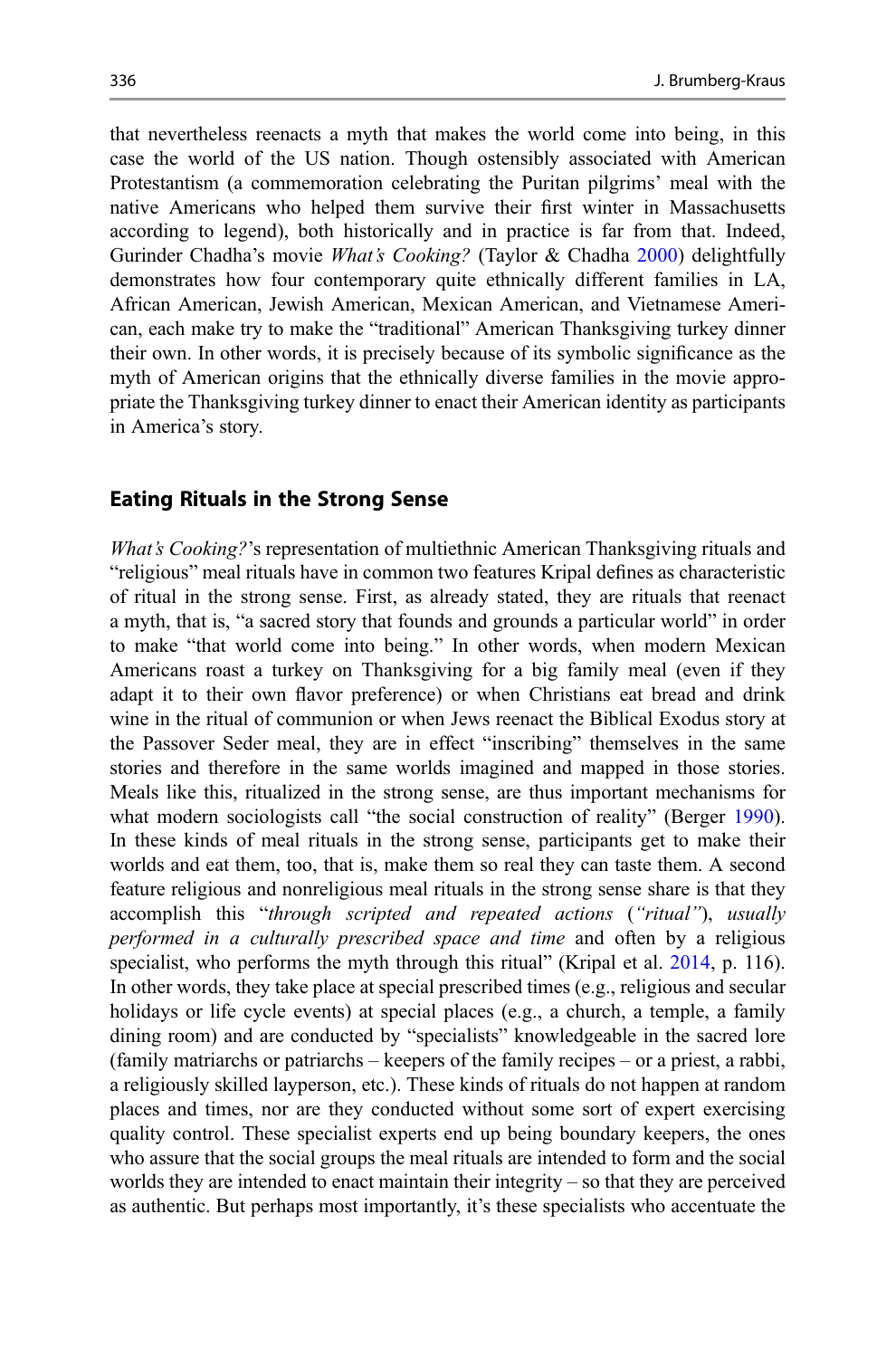specialness of the eating rituals in the strong sense by evoking or literally invoking "the something else," the "superhuman powers and a fundamental orientation toward an order of reality and an eventual state of salvation that transcends the social world and its material and pragmatic needs" (Kripal et al. [2014](#page-15-0)). Thus often rituals in the strong sense have participants say certain words over foods to attribute to them their special symbolic quality, such as repeating the words of Jesus saying "This is My body, this is My blood," over bread and wine in the Christian Eucharist ritual, or Jewish Passover Seder participants applying verses from the Biblical story Exodus like "The bitter herb, because the Egyptians embittered our lives" to bitter greens or horseradish root. Or sometimes the context or occasion, not to mention the officiation of ritual specialists like priests or shamans, is enough to convey the symbolic quality of foods for the gods, even if words do not make it explicit, as in sacrifices when one is sharing food at a temple or shrine devoted to one or more gods. Indeed, the context and choreography of most food sacrifices, e.g., sending food "up" cooked in smoke, "bringing it near," or "setting it apart" (to use the literal translation of some of the typical Biblical Hebrew verbs for sacrificing: le-ha'alot, le-hekriv, and *le-hakdish*, respectively) to where God or the gods "dwell," imply the logic of what scholar of religion Ninian Smart ([2000\)](#page-15-3) calls "*do ut des*" [Latin for "I give so that you give"]. In other words, in sacrificial settings, participants understand that they're giving something to the gods with the expectation that they will get something back in return: "material and pragmatic needs" like ecological and climatic conditions conducive to the fertility of their crops and livestock (or to their own fertility), forgiveness or atonement, victory in battle, or simply the pleasures of God or the gods' company (etymologically, "sharing bread").

Perhaps by this standard, Thanksgiving dinners like those in *What's Cooking?* are not quite eating rituals in the strong sense, since the family dinner specialists don't notably invoke superhuman powers or suggest that observance of the Thanksgiving meal festivities will brings about a "state of salvation that transcends the social world and its material and pragmatic needs." Or don't they? What if the American nation were to be substituted for superhuman powers, and the sense of belonging to the America of the Thanksgiving story were a kind of salvation for the Black, Mexican, Vietnamese, and Jewish families not so secure about their status as real Americans? However one answers this, it's important to make the point that the distinction between eating rituals in the strong sense and in the weak sense is not meant to be a value judgment that one type is more important or more meaningful than the other. Rather, it's meant to acknowledge differences in the consciousness, intentionality, and relationship to recognizably acknowledged religious traditions in the practices of those who perform eating rituals when describing them. In a certain sense, all eating rituals are both weak and strong. They are weak in the sense that they are all "coded and scripted set of actions that serve particular social and psychological functions." They are strong in the sense that they all "re-enact myths that make the world come into being," even if strictly speaking, in rituals in the weak sense this is not a particularly conscious intent. Thus, Kripal correctly summarizes the ritual functions of food when he says, "Food helps make a world. Food is belonging. Food is boundary. Food is story. Food is performance. Food is self (p. 149)."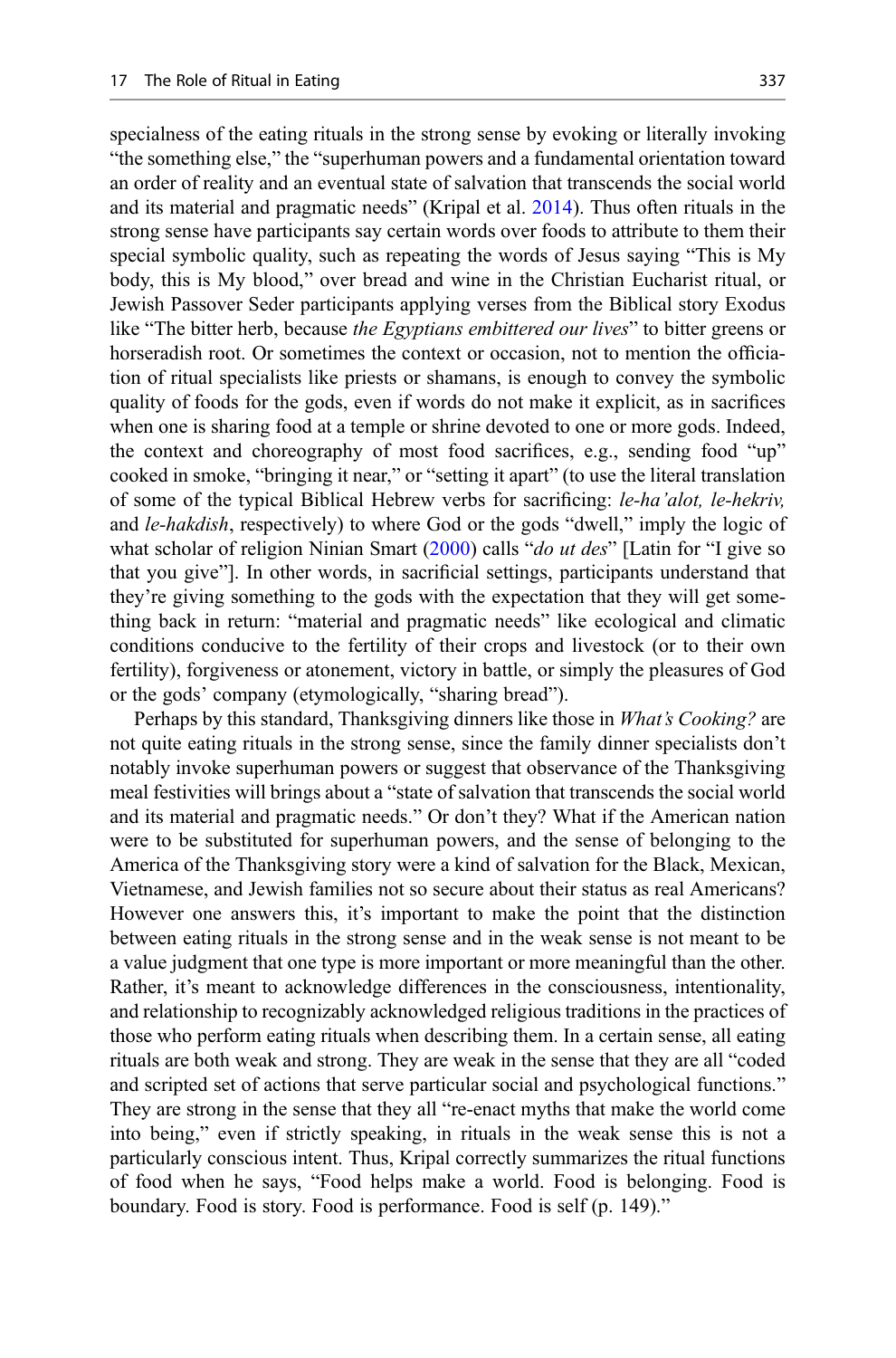#### Eating Rituals in the Weak Sense

The point of calling attention to food rituals in the weak sense is that they do not only have to be experienced as extraordinarily special or "sacred" (to use the religious studies term) to nevertheless convey these world-making, belonging-making boundary-making, and story-making, self-performing powers of food. There are many dayto-day ritual practices of food taboos which habituate patterns of preferences for some foods over others. Some, like Jewish "keeping kosher," Muslim observance of the rules of halal or daylight fasting during the month of Ramadan (the reader is referred to the Handbook Chapter by Regenstein on kosher and halal food), Indian Brahmin or Jain avoidance of meat, or Catholic fish on Friday and no meat all during Lent are religiously motivated, at least in their origins. However, even among members of those religious communities, there is a wide variation of practice. Some follow the rules out of custom or habit rather than for consciously "religious reasons," and some even deliberately transgress them to express their identity (like Jews who eat pork to make a point that they are not bound by religious law or Muslims who drink alcoholic beverages for similar reasons). And people practice many other day-to-day food taboos and preferences that are not necessarily religiously motivated, such as vegetarianism and veganism done for ethical, ecological, health, and aesthetic reasons (the reader is referred to the Handbook Section on Ethics); eating local, sustainably produced, and/or organic foods; various diet regimens intended for weight loss or other health concerns; paleo diets; raw food diets, etc. Carbs, fats, and sugar can be just as taboo to practitioners of these diets as pork chops are to observant Jews, Muslims, or Jains.

Another significant example of regular food rituals in the weak sense is the daily cycle of breakfast, lunch, and dinner typical in many societies around the world, which do vary from culture to culture (such as continental vs. full breakfasts, lunch as the main meal of the day vs. dinner, or even what constitutes typical breakfast, lunch, or dinner foods). For example, Americans who are used to eggs or cereal for breakfast are often surprised when travelling to Middle Eastern countries how much more prominent vegetables are on the breakfast menu. And in much of modern western industrialized, workaholic cultures today, the three-meals-a-day pattern is observed more in the breach than in actual practices. People skip meals, substitute a power shake for meals with courses, and grab something to eat on the work commute. Or they may "graze" throughout the day at their own pace, eating when they're hungry, rather than at the societally specified breakfast, lunch, and dinner times, or at high and low tea times in places still under the influence of the of the meal culture of the British Commonwealth. And yet, institutions such as schools, colleges, restaurants, hospitals, prisons, and airline companies (albeit less so recently) still tend to structure their service of meals around the basic ritually repeated practice of morning, midday, and evening meals.

The most well-known and influential discussion of this sort of regular system of daily, weekly, and seasonal meals is the anthropologist Mary Douglas' classic essay "Deciphering a Meal" ([1972\)](#page-14-2). By analyzing the typical patterns of the British meals of her native culture, Douglas demonstrated that the system of meals worked a lot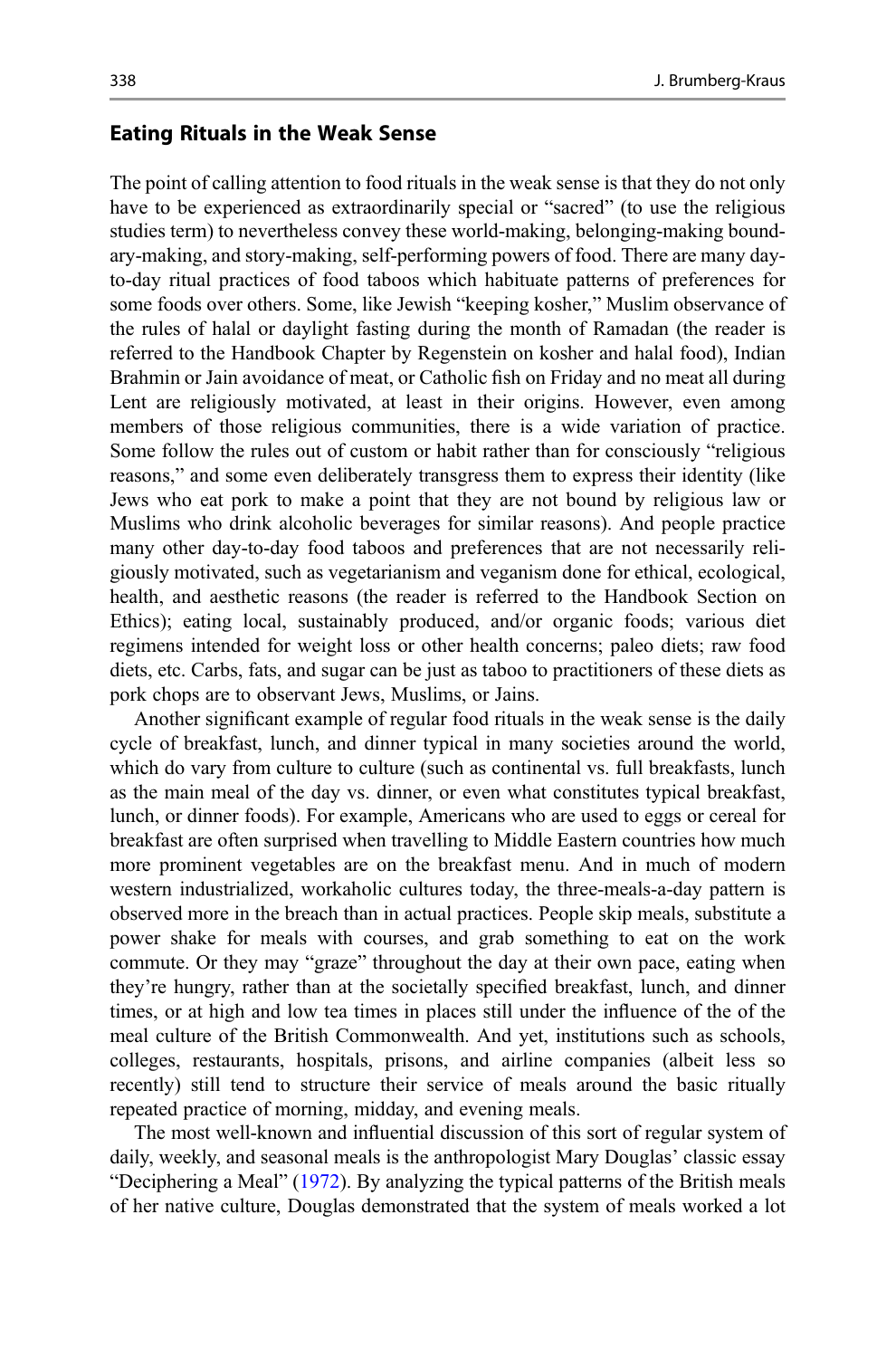like a language, in which the order, number, and specific components of a meal, and of meals during the day, week, and year functioned like syntax or grammar, to make meals and their parts follow very predictable patterns. All meals, from the simplest breakfast to the most complicated Sunday or Christmas dinner, were more or less related to one another, through the multiplication of dishes with varying connotations. "Mains," "sides," soups, drinks, sweets/desserts, starches, vegetables, and fruits each have a significance in comparison to one another, as well as in combination. Breakfast, a lighter meal, may have very few courses, a main that is not a meat (eggs, a cereal), though meat (like sausage or bacon) may be as a side, and a drink (juice, coffee, tea). But compare that to a Sunday dinner, or something like an American Thanksgiving dinner that might have a soup or other appetizers, two meat mains, two starch sides, two vegetable sides, more than one sweet for dessert, and different kinds of drinks (some alcoholic, some not) served at the beginning, during, and after the main course. Moreover, mains and sides are usually savory (though sometimes sweetened to mark a special holiday meal); desserts sweet. Sides are usually a combination of starches and vegetables, not just only one or the other. Nor would one normally expect to have scrambled eggs or hot oatmeal as a main for a Christmas or Thanksgiving dinner or chocolate mousse for an appetizer before the mains. One knows this because of the implicit codes Douglas says are at play in the British system of meals but by implication could be "deciphered" analogously in any system of meals in any human culture. And these are not just codes to impose order on chaos, though of course they do that. They are "coded and scripted set of actions that serve particular social and psychological functions" (Kripal et al. [2014\)](#page-15-0), that is, rituals in the weak sense that serve to create and maintain the social boundaries of family, culture, ethnicity, and class. Table etiquette, which likewise varies from culture to culture (e.g., Euro-American eating with forks, knives, and spoons; Indian and Arab etiquette of eating with one's hands; East Asian etiquette eating with chopsticks), performs similar, complementary functions. This becomes quite clear, sometimes awkwardly, for guests at meals in the home of people whose culture and accompanying table etiquette are quite different from their own (Visser [1991;](#page-15-1) Harvey [2013](#page-15-4)).

#### Types of Eating Rituals: A Formal Classification

In addition to differentiating eating rituals by their social functions, or better, the degree of their practitioners' intentionality and awareness of them as rituals with world-making, group-defining social functions, eating rituals may also be classified according to their form. Though the list of types of eating rituals to follow reiterates some of the rituals used as examples in the discussion above of rituals in the strong and weak senses, and cannot be claimed to be exhaustive, it nevertheless provides a good overview of the most generally recognizable forms of eating rituals. They are

1. Orders of meals: both the "courses" within them (e.g., appetizer, main course, dessert; drinks, before, during, and after the main course) and where they fit in the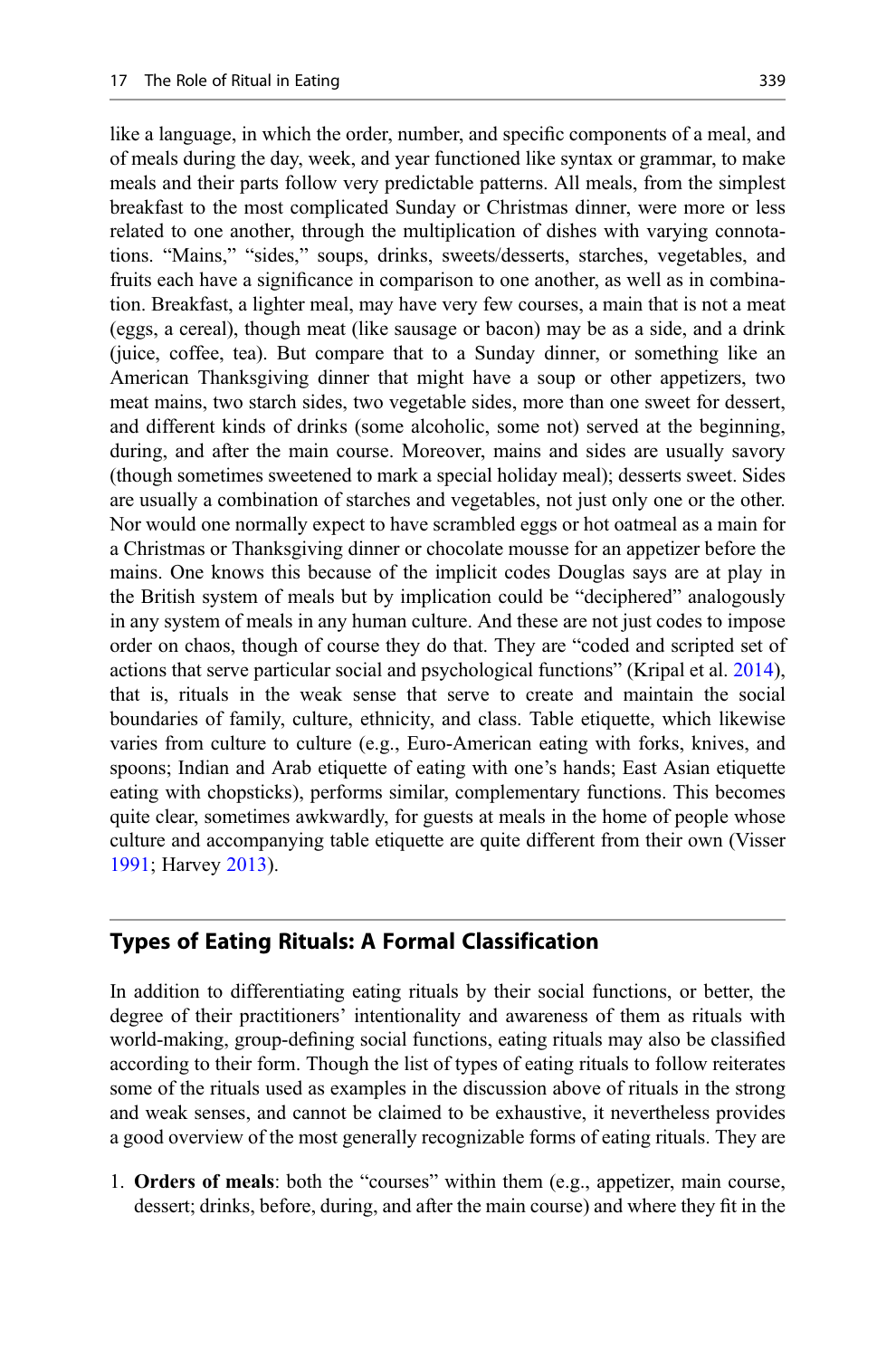day, e.g., breakfast, lunch, dinner, in between meal snacks, high and low teas, happy hours for drinks, etc.) with variations from culture to culture

- 2. Seasonally cued meal rituals (harvest festival meals like Jewish Sukkot or American Thanksgiving, Halloween trick or treating; Christmas dinners; the Jewish Passover Seder or Persian New Year's day Nowruz festive meals in the spring; 4th of July picnics in the summer, evening Muslim "break fasts" *iftar* meals during the month of Ramadan; or annual meals commemorating other sorts of historical events, like Scottish Robert Burns Day or African American Juneteenth meals)
- 3. Meals occasioned by rites of passage, like wedding banquets, birthday parties, quinceañeras, baby namings, or funerals
- 4. Table etiquette rules governing seating, table settings (what kinds of utensils if any and how they're arranged), what to wear, guest and host responsibilities, respect for social hierarchies and gender roles, appropriate postures and behaviors (like eating with your mouth shut, not burping or farting), etc. which of course also vary from culture to culture
- 5. Dietary taboos: prohibited or permitted foods as discussed above, which involve not only specifying from which plant, animal, and nonorganic sources foods may or may not be eaten but also how they are prepared (e.g., kosher meat must be salted and drained of blood; organic produce cannot be grown using certain pesticides or fertilizers), and official or semiofficial authorities who supervise their production and preparation and certify that the foods have met the required standards (e.g., the Jewish Orthodox Union, the US FDA, Muslim halal inspectors, etc.)
- 6. "Scripted meals," that is, meals that involve the saying, singing, and/or reading of specific words accompanying the eating, which can range from improvised or prescribed food blessings, to reading and performing actual scripts like the Jewish Passover Haggadah, to suggested talking points, to shared song sheets, short readings brought or composed by the participants, to formal speeches

Particularly, notable literary representations of this are the speeches praising the god of Love in Plato's Symposium or General Löwenhielm's speech at the banquet in the movie *Babette's Feast* (Betzer et al. [2003](#page-14-3), based on the short story by Isak Dinesen [1950/[1993\]](#page-14-4); Brumberg-Kraus [2008\)](#page-14-5). In short, since rituals are "scripted and repeated actions...usually performed in a culturally prescribed space and time and often by a religious specialist" (Kripal et al. [2014,](#page-15-0) p. 116), it makes sense to categorize eating rituals formally according to which sort of scripts and repeated actions they are comprised of (not to mention what "ingredients" and other "props" are used in them), where and on what occasions they are performed, who conducts them, and for whom.

### Eating Rituals as Rituals of Relationship

Since eating rituals are fundamentally social activities – even when eating alone one follows the types of socially determined codes and patterned behaviors discussed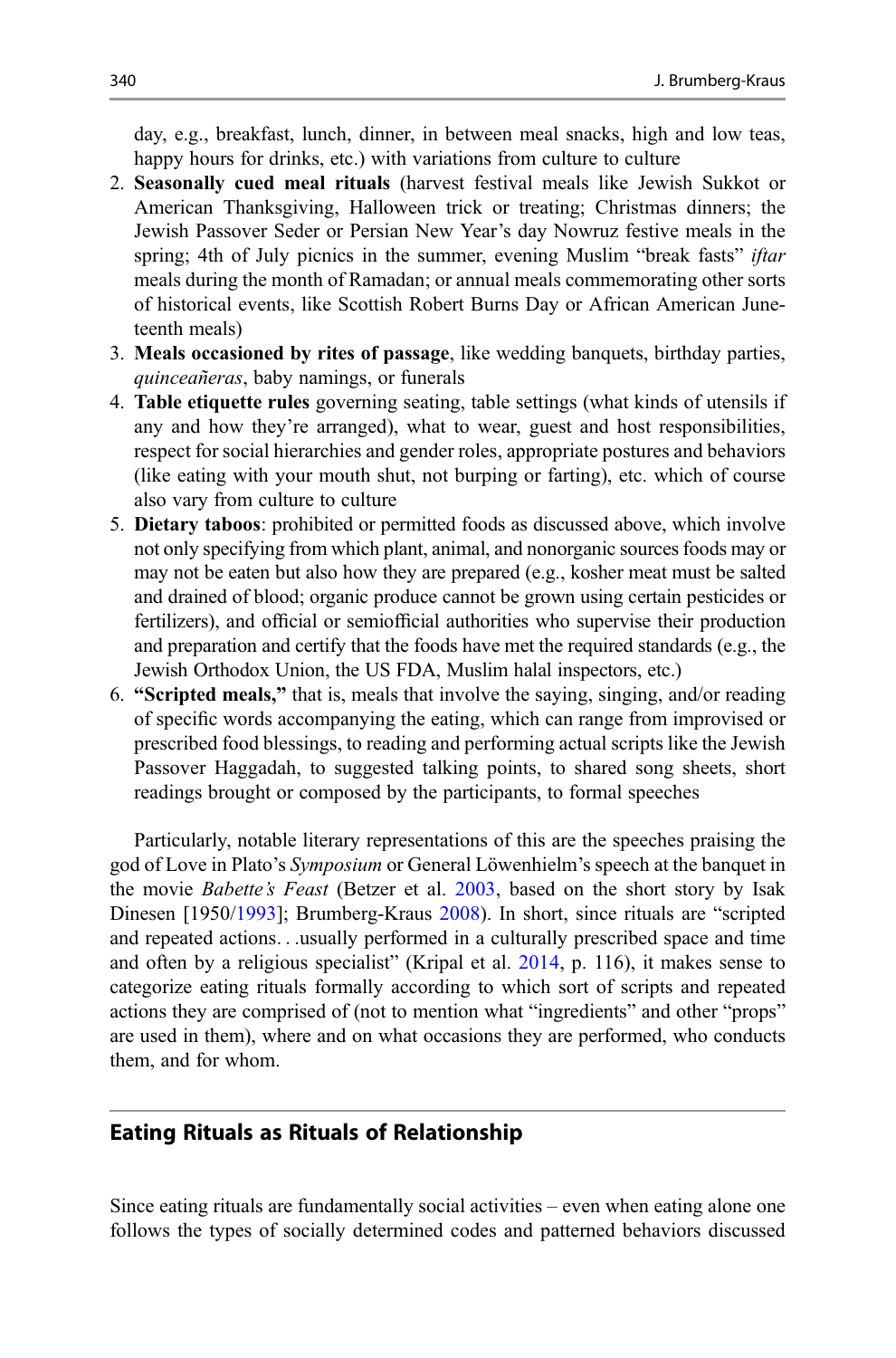above – they are inherently relational. In other words, eating rituals typically construct human relationships with the natural world, with other human beings, and with supernatural beings.

#### With Nature

It is not precisely accurate to say human beings construct relationships with "nature" through eating rituals, since in the ecology of things, humans are a part of nature, not apart from it. In this sense, Graham Harvey's ([2013](#page-15-4)) definition of religion aptly applies to eating rituals as well. They are about respecting relationships between human and other than human persons – including other animals, plants, rivers, rocks, gods, mountains, celestial bodies, and so on. In terms of nature, humans, like other animals, are evolutionarily, cognitively "hard-wired" to recognize and distinguish between three main ways of relating to things in the environment in order to survive: Is it food? Is it a potential mate? Or is it a predator? Perhaps the taboos against eating other humans, having sex with animals or inanimate objects, or eating other animals that might see humans as food (not that any of these taboos are absolute given the variety of human practices) are rooted in these basic distinctions. Eating rituals, to the extent they maintain these categories, code and pattern relationships to fellow beings in the natural world as food, partner, or predator. That certainly puts Visser's ([1991](#page-15-1)) observation with which this chapter opened in the proper light: table manners originated to curb our instincts to use our knives on our fellow diners rather than on our dinner. In any case, to have rituals designated for how to treat food implies that there are *different* rituals designated for how to treat potential mates, as well as for how to treat – that is, fight or flee from – potentially dangerous predators or rivals for resources. In other words, eating rituals are part of a whole system of rituals that are nothing less than "reenactments" of the myths that found and ground particular worlds to make those worlds "come into being" (Kripal et al. [2014](#page-15-0), p. 116). Put differently, these ritual systems presume and imply "sacred stories" that cast all the denizens of the natural world in specific roles – relationships – vis-a-vis one another, which in effect constructs a cosmos, an ordered world of relationships between all that is. Most pertinently for conscious beings like humans, these ritual reenactments map out what is food, (and what isn't), who could be a mate (and who or what isn't), and who or what is out to get us (or isn't). Thus, in his aptly titled book *Food, Sex, and Strangers: Understanding* Religion as Everyday Life, Graham Harvey [\(2013\)](#page-15-4) focuses on the world-making rituals of "religion" – understood as respecting relations between humans and other than human persons – by describing religions (or for a more neutral term, worldviews) as kinds of "cosmic etiquette" varying across cultures.

#### With Other Human Beings

Nevertheless, eating rituals are still quite concerned about relations with other people. Meals are basically social rituals that form and shape boundaries between people. Some meal rituals are rituals of inclusion (e.g., "family style" vs. serving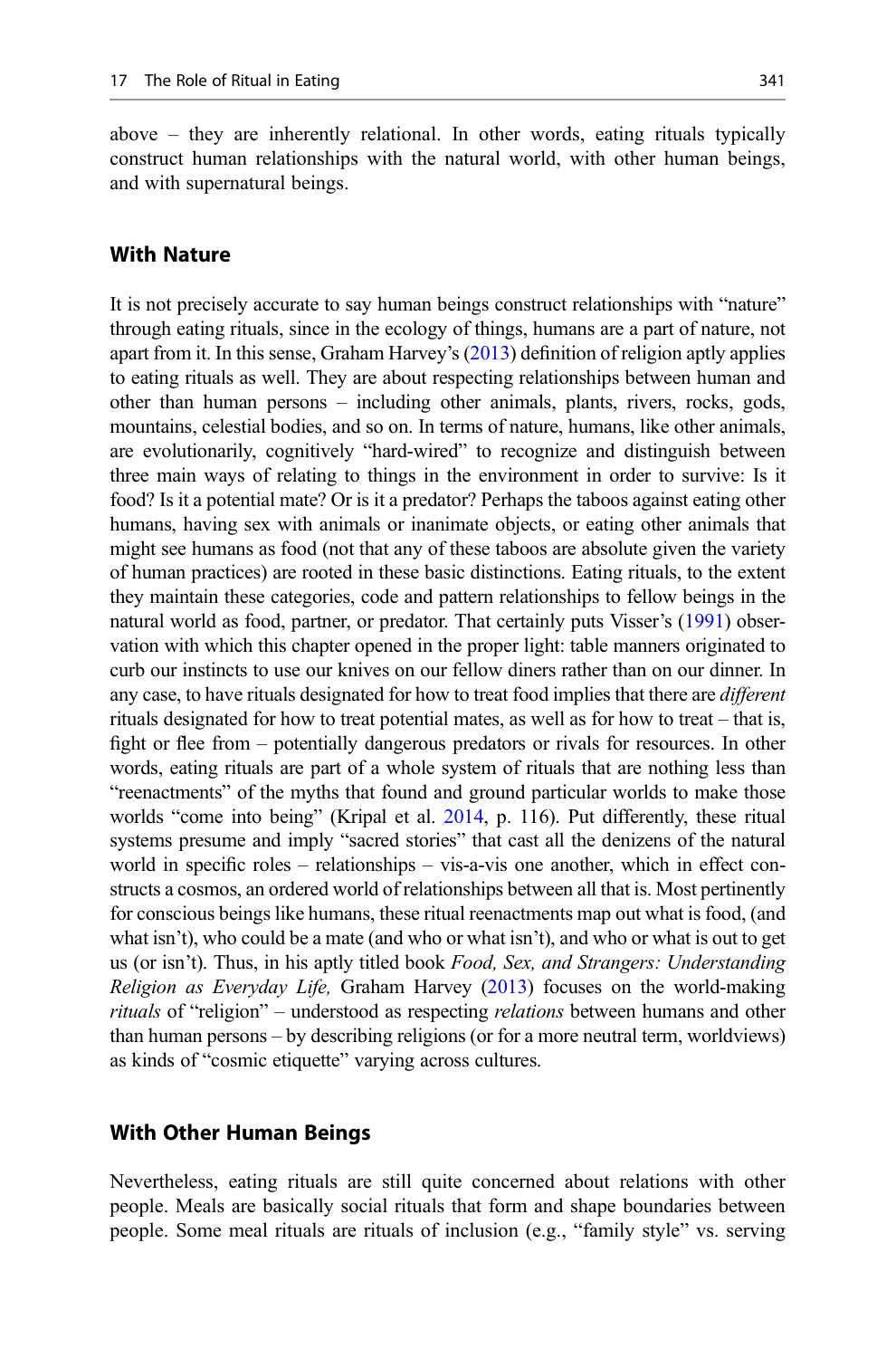people their meals on separate dishes; potlucks; the free vegetarian meals open to all served from the *langars* [communal kitchens] in Sikh temples; anticipating or asking guests beforehand what their dietary constraints are and providing accordingly; inviting non-Jewish guests to Passover seders, non-Christian guests to Christmas dinners, etc.). Others are rituals of separation, such as when one's own food taboos prohibit them from eating in others' homes; arranging children's and adult tables; distinguishing head tables from other tables, like the faculty tables in British colleges; seating segregated by gender; rules for admission and membership for exclusive eating clubs; "no shoes, no shirts, no service"-type dress codes at restaurants; pricing menu items beyond the reach of most consumers at high-end restaurants; the rituals of first class, business class, and economy class seating and food service on airlines; segregation or exclusion of people from eating establishments because of their race, ethnicity, religion, or sexuality; restriction of certain parts of Biblical sacrifices to male hereditary priests and their families; etc. The practice of many elderly as well as young "unattached" adults to eat alone is also a kind of "ritual of separation," regardless if that is the eater's choice, or a matter of circumstance beyond the eater's control (e.g., loss of one's spouse or other significant other[s]) economics, social isolation because of where one lives, being socially ostracized as a pariah, etc.). Finally, the specific rules and responsibilities of host and guests are often codified in lists of meal rules, such as those enumerated in ancient Jewish rabbinic *derekh eretz* literature, Greek and Roman eating club rules parodied by the second-century CE writer Lucian, and this passage from the Gospel of Luke 14:7–14 (New Revised Standard Version) in the Christian New Testament attributed to Jesus:

When he noticed how the guests chose the places of honor, he told them a parable. "When you are invited by someone to a wedding banquet, do not sit down at the place of honor, in case someone more distinguished than you has been invited by your host; and the host who invited both of you may come and say to you, 'Give this person your place,' and then in disgrace you would start to take the lowest place. But when you are invited, go and sit down at the lowest place, so that when your host comes, he may say to you, 'Friend, move up higher'; then you will be honored in the presence of all who sit at the table with you. For all who exalt themselves will be humbled, and those who humble themselves will be exalted." He said also to the one who had invited him, "When you give a luncheon or a dinner, do not invite your friends or your brothers or your relatives or rich neighbors, in case they may invite you in return, and you would be repaid. But when you give a banquet, invite the poor, the crippled, the lame, and the blind. And you will be blessed, because they cannot repay you, for you will be repaid at the resurrection of the righteous.

One could find similar rules for proper host and guest behavior in modern etiquette advice columns (e.g., Galanes [2012](#page-14-6)) or etiquette books (e.g., Post [1994;](#page-15-5) Martin [2005](#page-15-6)) in the appropriate sections.

#### With Supernatural Beings

Eating rituals that establish and maintain relationships with supernatural beings are of two types: those that involve the supernatural beings as companions, hosts, or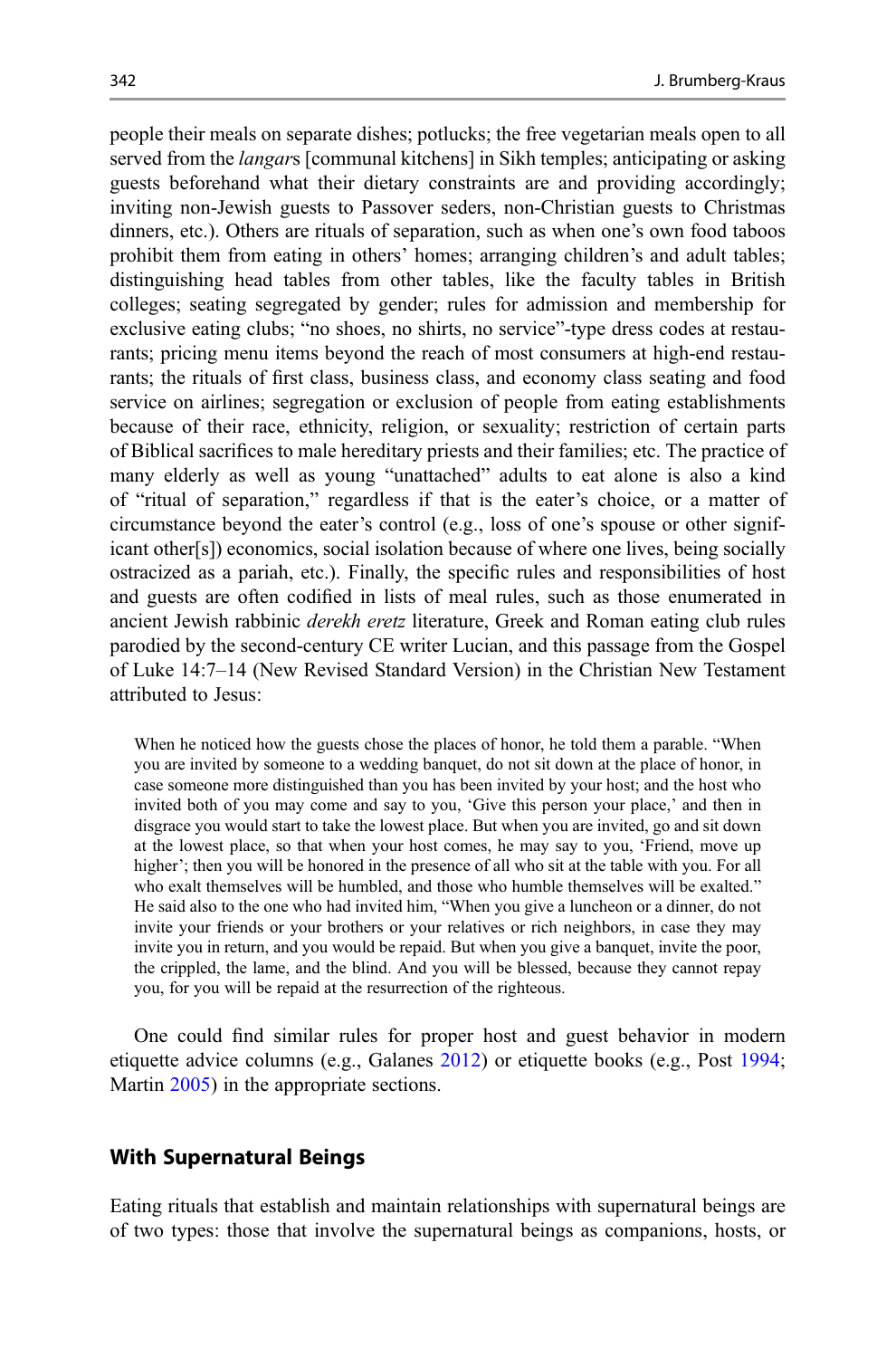guests at meals, or those in which the supernatural beings are themselves the food which is consumed, literally or figuratively. Supernatural beings may include God, the gods, deceased ancestors, nature spirits, ghosts, demons, in short, any other beings perceived as being somehow "more" than those ordinarily met in nature. That said, in most non-Christian or Biblically based, non-monotheistic religious or cultural traditions, such as the indigenous cultures of Native Americans, the Maori of New Zealand, or the Yoruba of Nigeria, or Shinto in Japan, these kinds of beings are not considered to be unnatural or apart from nature; they are simply other than human beings (Harvey [2013](#page-15-4)), though perhaps they may be *superhuman* (Kripal et al. [2014\)](#page-15-0). The most well-known example of a ritual in which God, incarnate in his Son Jesus Christ, is food and drink to be consumed, is Christian communion, the Eucharist. But in many other traditions, there are gods who are foods, such as the soma consumed in the Hindu Rig Veda hymns, or the Aztec and Mayan corn (maize) god or goddess. Moreover, in some cultures, deceased ancestors may also be consumed (often as ground bones or burnt into powder mixed with other foods but sometimes in smellier, earthier, less refined forms), in what Visser ([1991\)](#page-15-1) calls endocannibalism, as part of mourning rituals.

Perhaps more typical are rituals that treat gods, ancestors, or other supernatural beings as hosts or guests at meals. Sacrifice rituals in which animal or plant food offerings are made to the gods in their temples or other shrines devoted to them, that is, shared with them in their "houses," have already been mentioned. These shrines may also be located in family homes, such as shrines in Hindu homes where images of deities are offered foods, bathed in clarified butter, and dressed (what Eck [\[1981](#page-14-7)] describes as "playing house with the gods"), or the idea in post-Biblical rabbinic Jewish traditions that the dinner table is a *mikdash me'at* – a "mini-temple" – where God can still be served through sharing food, in lieu of the sacrifices that can no longer be performed in the Jerusalem Temple destroyed in 70 CE. The Jewish tradition of separating hallah, a portion of dough set aside when making bread and burnt (for God), which has become the term for the braided or round egg breads typically served for Sabbath and holiday meals, is another way of sharing food with God even after the temple sacrifices are no longer possible (Brumberg-Kraus [2018\)](#page-14-8). The traditions across cultures for verbally invoking the gods by name are ways of acknowledging them as the hosts of one's meals, such as the classical Greek and Roman invocations of the gods before meals, Christian grace, or Muslims uttering bismillah ("in the name of God") before eating or slaughtering animals for meat. The opening blessing before the Jewish grace after meals is literally called "the blessing of invitation" (*birkat ha-zimmun*), in which the meal participants explicitly acknowledge that it was from God's table they ate, "Blessed are You Our God, from Whose table we have eaten." The presence of dead ancestors may also be acknowledged as if they were guests at meals, whether formally, in home shrines especially in East Asian cultures where food is offered to them or when the yet unburied bodies of family members might be present in the homes where the living family members live (such is in the funeral practices of the Toraja in Indonesia [Montagnon et al. 1977/[2001](#page-15-7); Crystal [1974](#page-14-9)], or the roots of some Halloween traditions featured in Ray Bradbury's animated movie based on his novel The Halloween Tree [Kirschner et al. 1972/1993/[2016\]](#page-15-8)), or informally, in the conversations recalling deceased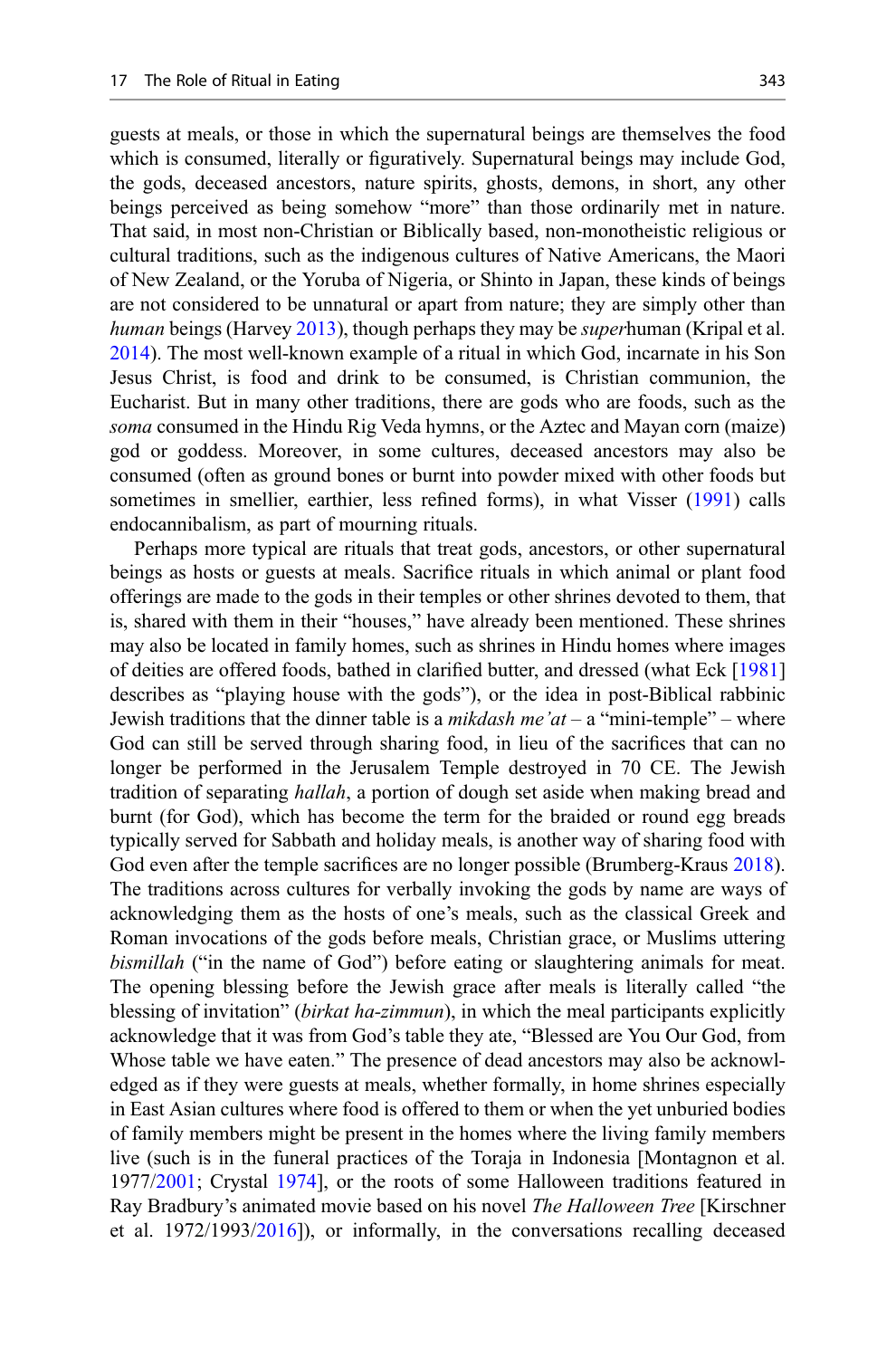or otherwise absent family members that typically arise during family seasonal or rite-of-passage meal celebrations. Nature spirits too may be considered as guests welcome to partake of food consumed by humans, as the Indonesian Toraja who shared their rice harvest with rats, understood as the embodiment of such spirits. However, this could go awry, as when the rats consumed too much of the rice harvest, which some Toraja understood as retribution for the increasing adoption of Christianity in place of their traditional indigenous ways (Hollan [1988\)](#page-15-9). In a sense, all acts of eating directly or indirectly involve some kind of violence between humans and other than human beings which threatens their fundamental "relationality" and must somehow address and repair the breaches that living in the world requires. (The reader is referred to the Handbook Section on Ethics). In Graham Harvey's view (informed especially by the modern Maori religious thinker T. P. Tawhai), the basic point of religions is to provide rituals to negotiate this necessary oscillation between acts of violence and reconciliation basic to our existence in the real world. As Harvey puts it, "[R]eligion occurs when people face their victims," – animal, vegetable, and mineral; natural and super-natural –

fully cognisant that reciprocity is integral to relationality, and seek to enhance intimacy with others despite violence. Religious activity is undertaken when, in ritual and etiquette, in restraint and celebration, and in honouring mana and taboo, people seek permission and offer placation either for necessary but nonetheless wrongful acts of violence. (p. 116)

In other words, if indeed, "religion is etiquette in the real world" (Harvey, p. 199), then rituals of eating, which are all about structuring people's relationships to the real world, engage people in "religious," or at least religion-like behavior, whether conscious of it or not.

#### Eating Rituals Are More Than Just Eating Rituals

Since much of the violence related to eating usually has occurred long before the food has actually arrived at the table to eat  $-e.g.,$  in the killing of animals for food, in the harvesting of produce out of the soil, or in the often inequitable economics of production and distribution of food – one must point out the importance of the rituals of food preparation when discussing the role of rituals in eating. The two main categories for food preparation rituals are (1) the rituals of acquiring foods and (2) the rituals of cooking foods. In the first, by whom and how are foods acquired? Grown oneself, bought in open markets, in grocery stores or chains, prepared at restaurants (fast food and more formal and/or expensive), ordered and delivered online, etc.? Is the food acquired by begging, either necessitated by the eater's poverty, or to make a symbolic point, that the eater is detached from material things and striving for them, as in the case of Theravada Buddhist and Jain monks, or the practice of the Jesus and earliest apostles as itinerant charismatic healers and preachers, to demonstrate their faith in God to supply their needs (albeit through the hospitality of their sympathizing communities). Gerd Theissen [\(1978](#page-15-10)) aptly calls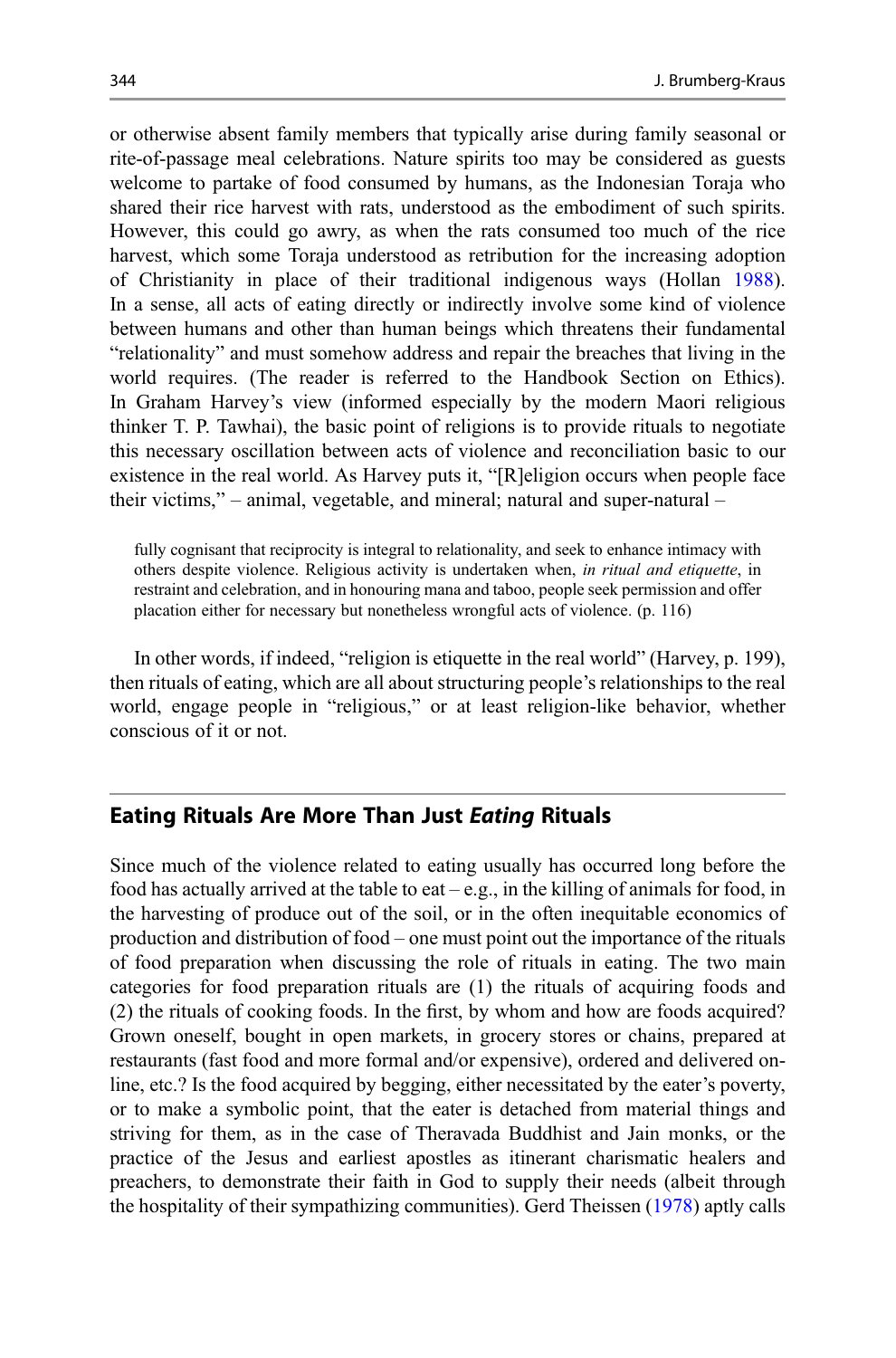this practice "charismatic begging." This also benefitted the ordinary Buddhists, Jains, and Christians who acquired merit or blessing for feeding their teachers. And each of these stages or options of food acquisition has its own set of patterned and repeated typical behaviors. Is it daily, weekly, less frequent, seasonal, or hunger impulse driven? Jewish Biblical and post-Biblical traditions are particularly notable for their extensive rules not only for eating food but also agricultural rules: how and when plants are to be harvested; how animals are to be raised, slaughtered, and apportioned between ordinary Israelites, priests, and their families, and God in the sacrificial system; which rules are to be practiced when the sacrificial system no longer exists after the destruction of the temple and exile of Jews from the land of Israel after 70 CE? (Brumberg-Kraus [2015\)](#page-14-10). And one can find similar kinds of rule books for agriculture in other traditions (not to mention farmers' almanacs) as well as for sacrifices. As for rituals of shopping for foods, everyone who has themselves or knows others who observe the kinds of dietary restrictions discussed above is familiar with the rituals of checking labels for ingredients and/or appropriate certifications. Likewise, when dining out, there are the rituals of checking for problematic ingredients by asking if something is made with chicken stock, is gluten free, contains nuts, etc. And cooking food also has its own set of rituals, from following family customs and traditions for preparing certain dishes, to intentionally using inherited family heirloom cookware (e.g., a favorite pot or knife), to the religious rules governing the preparation of halal or kosher foods in the kitchen (like discarding eggs with bloodspots or using separate sets of dishes and cookware for dairy and meat preparations, to the conventions "inscribed" and also varying in time and place in the phrasing and order of instructions in cookbooks. And as in the rituals of food acquisition, so in food cooking, one can ask: Is it males or females, parents or children, professionals or nonprofessionals, members of particular social classes or from specific racial and ethnic backgrounds who are assigned or who have voluntarily taken on the tasks of cooking? Indeed, the significant decrease of people who do their own cooking at home from scratch in contemporary Western industrialized societies is itself a remarkable shift in the ritual practices of cooking. Michael Pollan, in his book Cooked ([2013\)](#page-15-11), intended to stem this trend, nevertheless acknowledges the views of some that pretty soon home cooking will be as rare or obsolete as making one's own clothes. Given this trend, the rarer occasions for home cooking tend to be ritualized – for seasonal holidays, like Thanksgiving, Christmas, Passover, or for birthdays. That said, the occasions for opting not to cook (that is, paying others to cook) by going out to dinner or arranging caterers to celebrate a birthday, wedding, anniversary, retirement, school graduations, etc., may also be understood as seasonal, life cycle, or otherwise patterned and predictable rituals.

#### Rituals and the Psychology of Taste

Whatever social constructing, world-building functions the rituals of eating and preparing food have, especially in negotiating people's complex relationships in and with the real world, they are able to do so because of the tremendous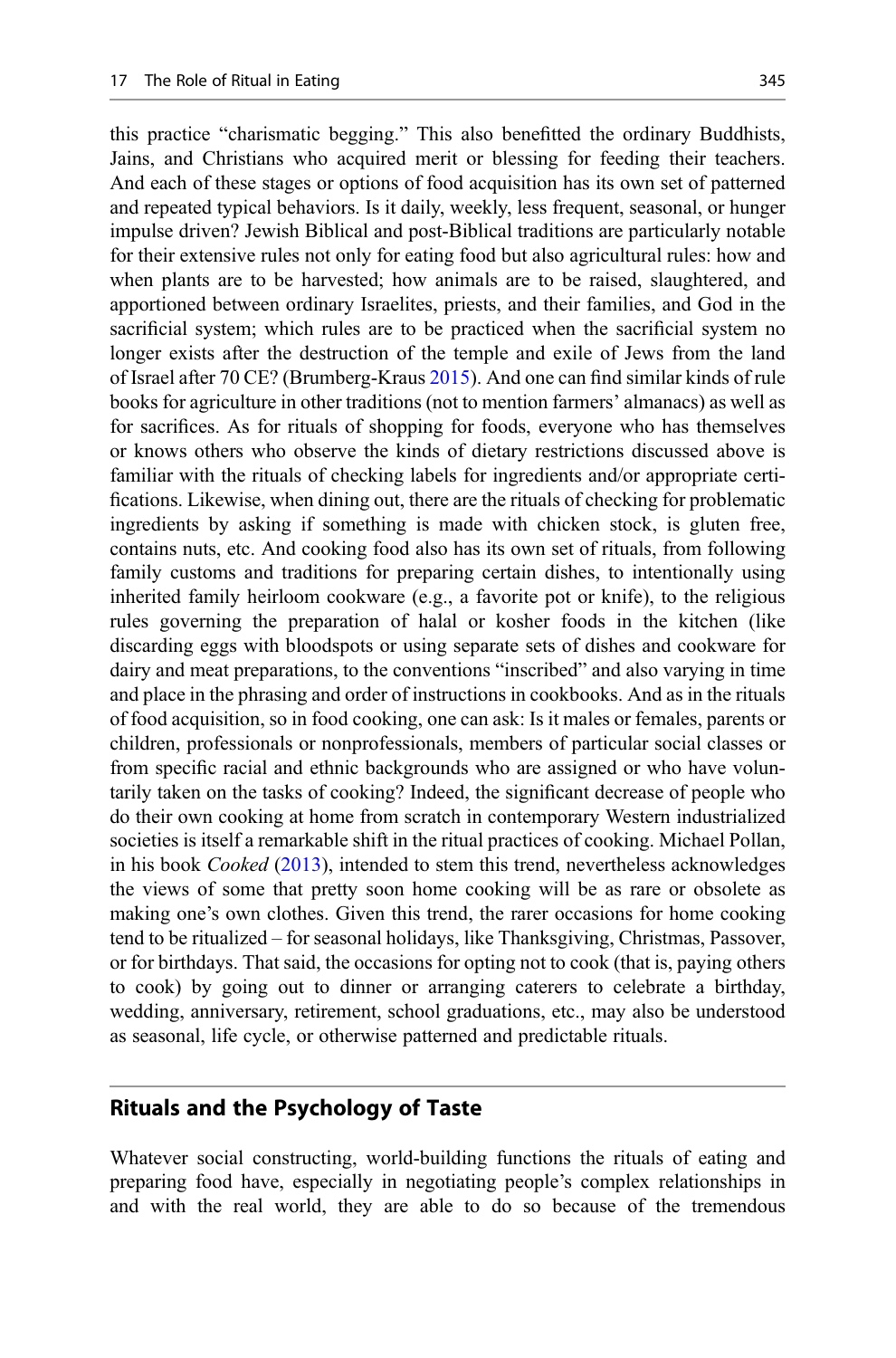psychological power rituals have on the human experience of eating. First, certain emotions can be specifically associated with eating (Rozin [1999](#page-15-12)), namely, disgust (Rozin et al. [1997\)](#page-15-13), "the emotion of elevation," (Haidt [2003](#page-15-14)) and gratitude (Algoe and Haidt [2009\)](#page-14-11). According to Algoe and Haidt [\(2009](#page-14-11)), elevation is the emotion

elicited by acts of charity, gratitude, fidelity, generosity, or any other strong display of virtue. It leads to distinctive physical feelings; a feeling of 'dilation' or opening in the chest, combined with the feeling that one has been uplifted or 'elevated' in some way. It gives rise to a specific motivation or action tendency: emulation, the desire 'of doing charitable and grateful acts also.'

While disgust for social vice (elevation's "opposite") is obviously associated with food preferences, in that bitter tasting foods tend to trigger the same disgust reflex (Rozin et al.), the connection between the "other-praising" emotions of elevation and gratitude to eating is a bit more complicated. The link is oxytocin, the so-called love hormone, which plays a role both in modulating preferences and satiation for the taste of sweetness (Leng and Sabatier [2017](#page-15-15)) and is released when people experience the emotions of elevation and gratitude (Algoe  $\&$  Haidt). Without going too deeply into the chemistry, suffice it to say that when oxytocin is released in diners' brains during a meal either because of eating tasty sweets or because of their admiration for their company's behavior and/or their ritualized expressions of gratitude, the ensuing emotion of elevation may make the meal (ful)filling even without eating as much food as the diners may have initially craved. In other words, good company and the emotions that go with it may be as satisfying as eating the food itself. The right words and gestures at the meal, that is, rituals of eating, already discussed above, can prompt this emotional effect. Moreover, in their study, Vohs et al. ([2013,](#page-15-16) p. 1715) demonstrate that rituals per se, defined as "symbolic activity that often includes repeated and unusual behaviors occurring in fixed, episodic sequences," can make food actually taste better. Finally, rituals can have the psychological effect of changing one's taste preferences, in what Prescott [\(2012](#page-15-17)) calls "evaluative conditioning." Though people may be "hard-wired" to like or dislike particular flavors – most children prefer sweet to bitter foods, and some people for genetic reasons cannot abide the taste of cilantro – none of this is written in stone. Human taste preferences are nearly infinitely malleable, depending upon situation and habituation. A case in point is that while many children do not like the bitter tastes of coffee or beer, acquiring a taste for them is somewhat incentivized by their association with adulthood. Practiced as rituals of adulthood, such acquired tastes exemplify evaluative conditioning. And the reverse can happen. A traumatic experience associated with a food once liked can turn one off to it from then on. Most of the taste preferences for celebratory seasonal foods, family dishes, or the familiar cuisines of one's own culture discussed above were acquired through the evaluative conditioning of regular habitual ritual practices. Indeed, it is the psychological effect of rituals of eating to associate "powerful, pervasive, and long-lasting moods and motivations" (Geertz [1973](#page-14-12) pp. 90, 94) to specific foods, situations, places, and people that give these rituals in the strong sense their world-making power.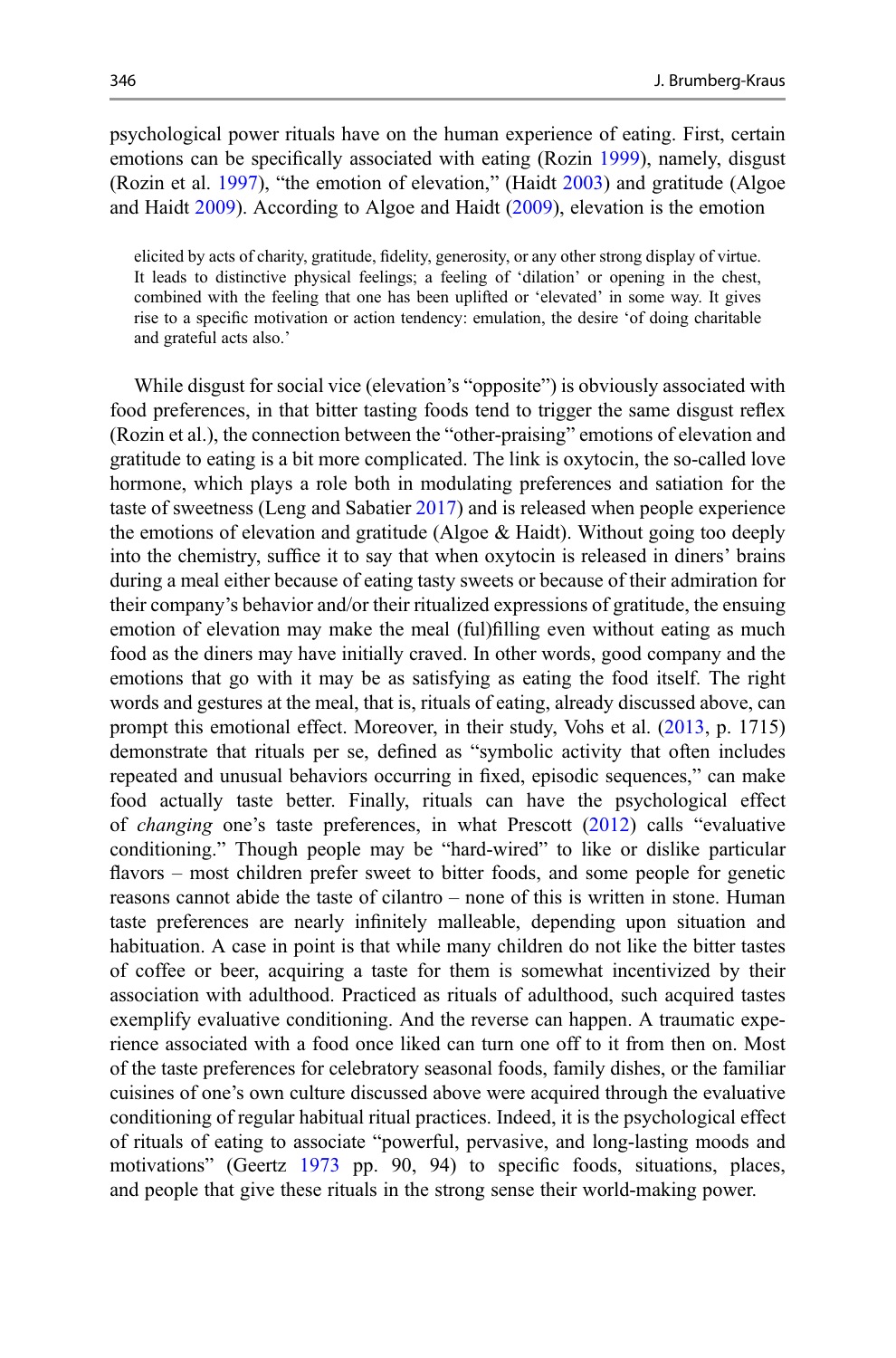#### Conclusion

The role of ritual in eating is to make it meaningful to people – affectively, cognitively, socially, culturally, and, yes, religiously. However, the meaningfulness of eating rituals is not "religious" in the sense that they necessarily require or imply adherence to specific faith traditions or belief systems. Rather, the rituals involved in the daily and necessary acts of human eating are "religious" in the role they play in coding and "scripting" sets of actions that serve particular social and psychological functions, in reenacting myths that make worlds come into being, whether those who practice them are aware of it or not. In particular, because food is so "fundamental, fun, frightening, and far-reaching" (Rozin [1999\)](#page-15-12), the rituals associated with it are nothing less than a kind of implicit or explicit "cosmic etiquette." Rituals of eating form the fundamental *relationships* people have with the human and other than human persons with whom we cohabit in the real world. Are they food, foes, or friends? Fellow diner or dinner? Rituals of eating are a subset of all the rituals

of respecting relationships between human and other than human persons in the world. In other words, how should we behave with them appropriately? The first step toward this respect is to abandon the omniscient third person objective pose, a linguistic ritual of hyperseparation that as scholars we are somehow outside or above this network of relationships in nature (Harvey [2013\)](#page-15-4).

### <span id="page-14-11"></span>References

- <span id="page-14-1"></span>Algoe, S. B., & Haidt, J. (2009). Witnessing excellence in action: The "other-praising" emotions of elevation, gratitude, and admiration. The Journal of Positive Psychology, 4(2), 105–127.
- <span id="page-14-3"></span>Berger, P. L. (1990). The sacred canopy: Elements of a sociological theory of religion. New York: Anchor Books.
- <span id="page-14-0"></span>Betzer, B., Christensen, B. (Producers), & Axel, G. (Director). (2003). Babette's feast [Motion picture]. Australia: Kaleidoscope Film. (Originally produced 1987)
- <span id="page-14-10"></span>Brillat-Savarin, J. A. (1986). The physiology of taste; or, meditations on transcendental astronomy. (M. F. K. Fisher, Trans.). San Francisco: North Point Press. (Original work published 1825).
- <span id="page-14-5"></span>Brumberg-Kraus, J. (2015). Food and meals. In B. A. Strawn (Ed.), The Oxford encyclopedia of the Bible and law (Vol. 1, pp. 287–296). Oxford: Oxford University Press.
- <span id="page-14-8"></span>Brumberg-Kraus, J. (2008). "Torah on the table:" A sensual morality. In S. Friedland (Ed.), Food and morality (pp. 47–56). Totnes: Prospect Books.
- <span id="page-14-9"></span><span id="page-14-4"></span>Brumberg-Kraus, J. (2018). Gastronomic Judaism as culinary midrash. Lanham: Lexington Press.
- Crystal, E. (1974). Cooking pot politics: A Toraja village study. Indonesia, 18, 119–151.
- <span id="page-14-2"></span>Dinesen, I. [Blixen, K.]. (1993). Babette's feast. In Anecdotes of destiny; and, Ehrengard (pp. 21–59). New York: Vintage Books. (Original work published 1950).
- <span id="page-14-7"></span>Douglas, M. (1972). Deciphering a meal. Daedalus, 101(1), 61-81.
- <span id="page-14-6"></span>Eck, D. L. (1981). Darsan: Seeing the divine image in India. Chambersburg: Anima Books.
- <span id="page-14-12"></span>Galanes, P. (2012, April 26). Social qs: Stop fishing for lunch dates. The New York Times. Retrieved from <https://www.nytimes.com/column/social-qs>
- Geertz, C. (1973). Religion as a cultural system. In The interpretation of cultures: Selected essays (Fifth Pr. edition, pp. 87–125). New York: Basic Books.